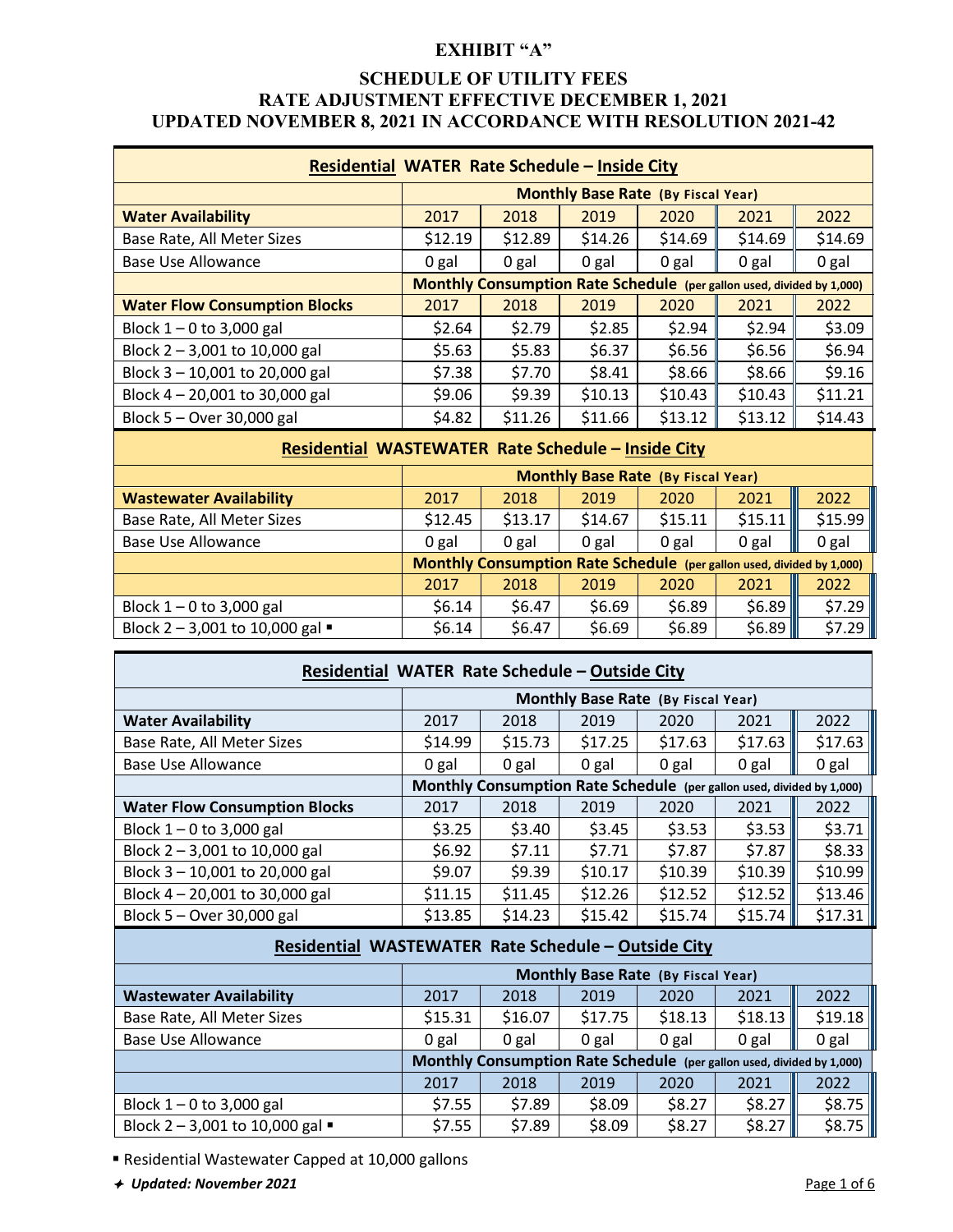# **SCHEDULE OF UTILITY FEES RATE ADJUSTMENT EFFECTIVE DECEMBER 1, 2021 UPDATED NOVEMBER 8, 2021 IN ACCORDANCE WITH RESOLUTION 2021-42**

| Commercial / General Use / Multi-Family WATER Rate Schedule - Inside City      |                                                                       |          |                                                                       |            |            |            |
|--------------------------------------------------------------------------------|-----------------------------------------------------------------------|----------|-----------------------------------------------------------------------|------------|------------|------------|
|                                                                                |                                                                       |          | <b>Monthly Base Rate (By Fiscal Year)</b>                             |            |            |            |
| <b>Water Availability</b>                                                      | 2017                                                                  | 2018     | 2019                                                                  | 2020       | 2021       | 2022       |
| Base Rate - All Meter Sizes                                                    |                                                                       |          |                                                                       |            |            |            |
|                                                                                |                                                                       |          |                                                                       |            |            |            |
| <b>Base Rate Meter Sizes</b>                                                   |                                                                       |          |                                                                       |            |            |            |
| $5/8$ or $3/4$ inch                                                            | \$12.19                                                               | \$12.89  | \$14.26                                                               | \$14.69    | \$14.69    | \$15.54    |
| 1-inch                                                                         | \$16.25                                                               | \$21.48  | \$23.77                                                               | \$24.48    | \$24.48    | \$25.90    |
| 1 1/ <sub>2</sub> inch                                                         | \$32.51                                                               | \$42.97  | \$47.53                                                               | \$48.96    | \$48.96    | \$51.80    |
| 2-inch                                                                         | \$52.01                                                               | \$68.75  | \$76.05                                                               | \$78.33    | \$78.33    | \$82.87    |
| 3-inch                                                                         | \$97.52                                                               | \$128.90 | \$142.60                                                              | \$146.88   | \$146.88   | \$155.40   |
| 4-inch                                                                         | \$162.53                                                              | \$214.83 | \$237.67                                                              | \$244.80   | \$244.80   | \$259.00   |
| 6-inch                                                                         | \$325.07                                                              | \$429.67 | \$475.33                                                              | \$489.59   | \$489.59   | \$517.99   |
| 8-inch                                                                         | \$520.11                                                              | \$687.47 | \$760.53                                                              | \$783.35   | \$783.35   | \$828.78   |
| 10-inch                                                                        | \$747.65                                                              | \$988.23 | \$1,093.27                                                            | \$1,126.07 | \$1,126.07 | \$1,191.38 |
|                                                                                | Monthly Consumption Rate Schedule (per gallon used, divided by 1,000) |          |                                                                       |            |            |            |
| <b>Water Flow Consumption Blocks</b>                                           | 2017                                                                  | 2018     | 2019                                                                  | 2020       | 2021       | 2022       |
| <b>Base Use Allowance</b>                                                      | 0 gal                                                                 | 0 gal    | 0 gal                                                                 | 0 gal      | 0 gal      | 0 gal      |
|                                                                                |                                                                       |          |                                                                       |            |            |            |
| Block $1 - 0$ to 3,000 gal                                                     | \$5.63                                                                | \$5.83   | \$6.37                                                                | \$6.56     | \$6.56     | \$6.94     |
| Block 2-3,001 to 10,000 All Usage                                              | \$5.63                                                                | \$5.83   | \$6.37                                                                | \$6.56     | \$6.56     | \$6.94     |
| Commercial / General Use / Multi-Family WASTEWATER Rate Schedule - Inside City |                                                                       |          |                                                                       |            |            |            |
|                                                                                |                                                                       |          | <b>Monthly Base Rate (By Fiscal Year)</b>                             |            |            |            |
| <b>Sewer Availability</b>                                                      | 2017                                                                  | 2018     | 2019                                                                  | 2020       | 2021       | 2022       |
| Base Rate - All Meter Sizes                                                    |                                                                       |          |                                                                       |            |            |            |
|                                                                                |                                                                       |          |                                                                       |            |            |            |
| <b>Base Rate Meter Sizes</b>                                                   |                                                                       |          |                                                                       |            |            |            |
| $5/8$ or $3/4$ inch                                                            | \$12.45                                                               | \$13.17  | \$14.67                                                               | \$15.11    | \$15.11    | \$15.99    |
| 1-inch                                                                         | \$16.60                                                               | \$21.95  | \$24.45                                                               | \$25.18    | \$25.18    | \$26.64    |
| $1\frac{1}{2}$ inch                                                            | \$33.20                                                               | \$43.90  | \$48.90                                                               | \$50.37    | \$50.37    | \$53.29    |
| 2-inch                                                                         | \$53.12                                                               | \$70.24  | \$78.24                                                               | \$80.59    | \$80.59    | \$85.26    |
| 3-inch                                                                         | \$99.60                                                               | \$131.70 | \$146.70                                                              | \$151.10   | \$151.10   | \$159.86   |
| 4-inch                                                                         | \$166.00                                                              | \$219.50 | \$244.50                                                              | \$251.84   | \$251.84   | \$266.45   |
| 6-inch                                                                         | \$332.00                                                              | \$439.00 | \$489.00                                                              | \$503.67   | \$503.67   | \$532.88   |
| 8-inch                                                                         | \$531.20                                                              | \$702.40 | \$782.40                                                              | \$805.87   | \$805.87   | \$852.61   |
| 10-inch                                                                        |                                                                       | \$763.60 | \$1,009.70                                                            | \$1,124.70 | \$1,158.44 | \$1,225.63 |
|                                                                                |                                                                       |          | Monthly Consumption Rate Schedule (per gallon used, divided by 1,000) |            |            |            |
| <b>Sewer Flow Consumption Blocks</b>                                           | 2017                                                                  | 2018     | 2019                                                                  | 2020       | 2021       | 2022       |
| <b>Base Use Allowance</b>                                                      | 0 gal                                                                 | 0 gal    | 0 gal                                                                 | 0 gal      | 0 gal      | 0 gal      |
|                                                                                |                                                                       |          |                                                                       |            |            |            |
| Block $1 - 0$ to 3,000 gal                                                     | \$7.37                                                                | \$7.76   | \$8.03                                                                | \$8.27     | \$8.27     | \$8.75     |
| Block 2-3,001 to 10,000 All Usage                                              | \$7.37                                                                | \$7.76   | \$8.03                                                                | \$8.27     | \$8.27     | \$8.75     |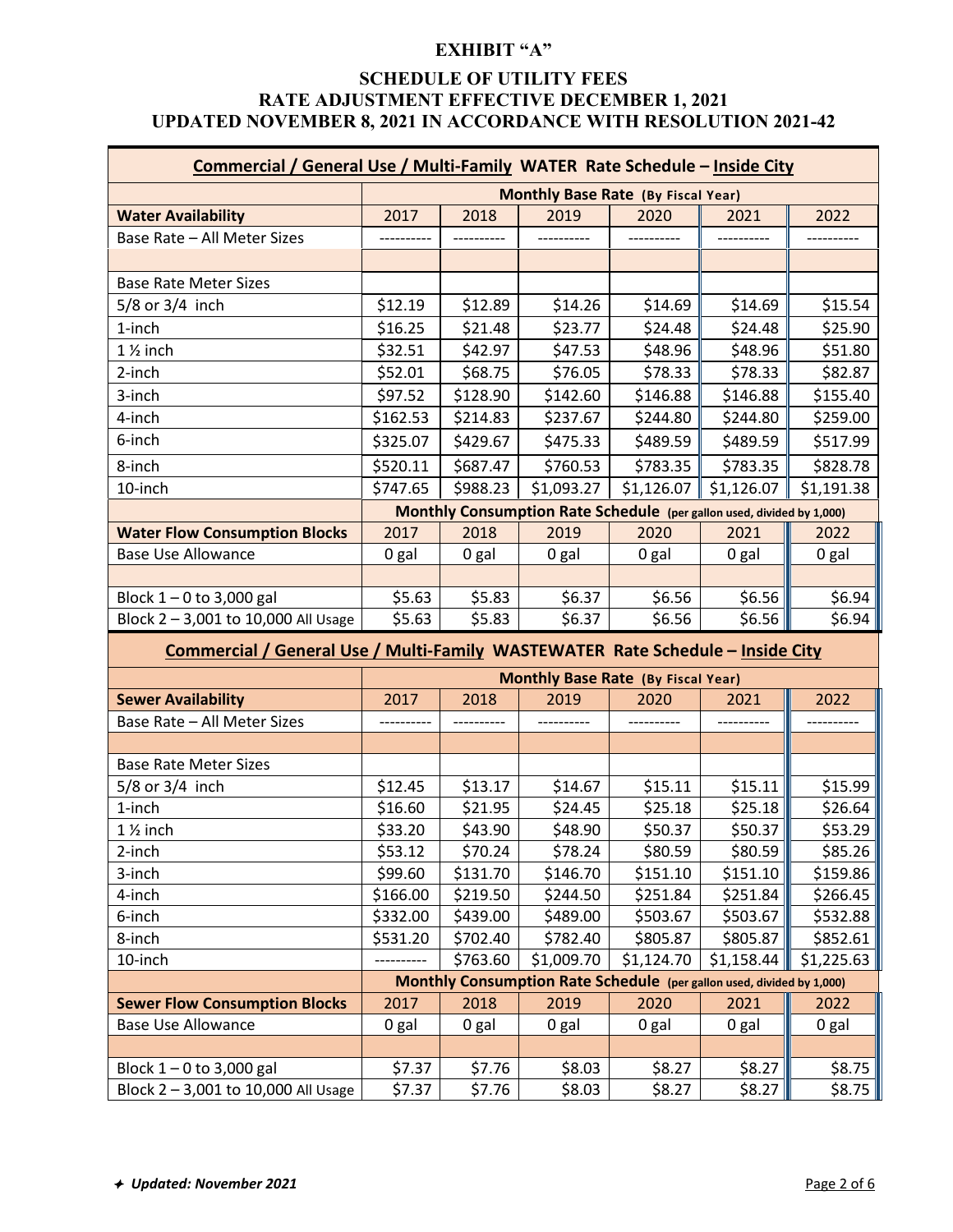# **SCHEDULE OF UTILITY FEES RATE ADJUSTMENT EFFECTIVE DECEMBER 1, 2021 UPDATED NOVEMBER 8, 2021 IN ACCORDANCE WITH RESOLUTION 2021-42**

| Commercial / General Use / Multi-Family WATER Rate Schedule - Outside City      |                  |            |                                                                       |            |                  |            |
|---------------------------------------------------------------------------------|------------------|------------|-----------------------------------------------------------------------|------------|------------------|------------|
|                                                                                 |                  |            | <b>Monthly Base Rate (By Fiscal Year)</b>                             |            |                  |            |
| <b>Water Availability</b>                                                       | 2017             | 2018       | 2019                                                                  | 2020       | 2021             | 2022       |
| Base Rate - All Meter Sizes                                                     |                  |            |                                                                       |            |                  |            |
|                                                                                 |                  |            |                                                                       |            |                  |            |
| <b>Base Rate Meter Sizes</b>                                                    |                  |            |                                                                       |            |                  |            |
| $5/8$ or $3/4$ inch                                                             | \$14.99          | \$15.73    | \$17.25                                                               | \$17.63    | \$17.63          | \$18.65    |
| 1-inch                                                                          | \$19.99          | \$26.21    | \$28.76                                                               | \$29.38    | \$29.38          | \$31.08    |
| 1 1/ <sub>2</sub> inch                                                          | \$39.98          | \$52.42    | \$57.52                                                               | \$58.75    | \$58.75          | \$62.16    |
| 2-inch                                                                          | \$63.97          | \$83.87    | \$92.02                                                               | \$94.00    | \$94.00          | \$99.45    |
| 3-inch                                                                          | \$119.95         | \$157.26   | \$172.55                                                              | \$176.26   | \$176.26         | \$186.48   |
| 4-inch                                                                          | \$199.92         | \$262.10   | \$287.58                                                              | \$293.76   | \$293.76         | \$310.80   |
| 6-inch                                                                          | \$399.83         | \$524.19   | \$575.15                                                              | \$587.51   | \$587.51         | \$621.59   |
| 8-inch                                                                          | \$639.73         | \$838.71   | \$920.25                                                              | \$940.02   | \$940.02         | \$994.54   |
| 10-inch                                                                         | \$919.61         | \$1,205.64 | \$1,322.85                                                            | \$1,351.28 | \$1,351.28       | \$1,429.65 |
|                                                                                 |                  |            | Monthly Consumption Rate Schedule (per gallon used, divided by 1,000) |            |                  |            |
| <b>Water Flow Consumption Blocks</b>                                            | 2017             | 2018       | 2019                                                                  | 2020       | 2021             | 2022       |
| <b>Base Use Allowance</b>                                                       | 0 gal            | 0 gal      | 0 gal                                                                 | 0 gal      | 0 gal            | 0 gal      |
|                                                                                 |                  |            |                                                                       |            |                  |            |
| Block $1 - 0$ to 3,000 gal                                                      | \$6.92           | \$7.11     | \$7.71                                                                | \$7.87     | \$7.87           | \$8.33     |
| Block 2-3,001 to 10,000 All Usage                                               | \$6.92           | \$7.11     | \$7.71                                                                | \$7.87     | \$7.87           | \$8.33     |
| Commercial / General Use / Multi-Family WASTEWATER Rate Schedule - Outside City |                  |            |                                                                       |            |                  |            |
|                                                                                 |                  |            |                                                                       |            |                  |            |
|                                                                                 |                  |            | <b>Monthly Base Rate (By Fiscal Year)</b>                             |            |                  |            |
| <b>Sewer Availability</b>                                                       | 2017             | 2018       | 2019                                                                  | 2020       | 2021             | 2022       |
| Base Rate - All Meter Sizes                                                     |                  |            |                                                                       |            |                  |            |
|                                                                                 |                  |            |                                                                       |            |                  |            |
| <b>Base Rate Meter Sizes</b>                                                    |                  |            |                                                                       |            |                  |            |
| $5/8$ or $3/4$ inch                                                             | \$15.31          | \$16.07    | \$17.75                                                               | \$18.13    | \$18.13          | \$19.18    |
| 1-inch                                                                          | \$20.42          | \$26.78    | \$29.58                                                               | \$30.22    | \$30.22          | \$31.97    |
| $1\frac{1}{2}$ inch                                                             | \$40.84          | \$53.56    | \$59.17                                                               | \$60.44    | \$60.44          | \$63.95    |
| 2-inch                                                                          | \$65.34          | \$85.69    | \$94.67                                                               | \$96.71    | \$96.71          | \$102.32   |
| 3-inch                                                                          | \$122.51         | \$160.67   | \$177.51                                                              | \$181.32   | \$181.32         | \$191.84   |
| 4-inch                                                                          | \$204.18         | \$267.79   | \$295.85                                                              | \$302.21   | \$302.21         | \$319.74   |
| 6-inch                                                                          | \$408.36         | \$535.58   | \$591.69                                                              | \$604.40   | \$604.40         | \$639.46   |
| 8-inch                                                                          | \$653.38         | \$856.93   | \$946.70                                                              | \$967.04   | \$967.04         | \$1,023.13 |
| 10-inch                                                                         | \$939.23         | \$1,231.83 | \$1,360.89                                                            | \$1,390.13 | \$1,390.13       | \$1,470.76 |
|                                                                                 |                  |            | Monthly Consumption Rate Schedule (per gallon used, divided by 1,000) |            |                  |            |
| <b>Sewer Flow Consumption Blocks</b>                                            | 2017             | 2018       | 2019                                                                  | 2020       | 2021             | 2022       |
| <b>Base Use Allowance</b>                                                       | 0 gal            | 0 gal      | 0 gal                                                                 | 0 gal      | 0 gal            | 0 gal      |
|                                                                                 |                  |            |                                                                       |            |                  |            |
| Block $1 - 0$ to 3,000 gal                                                      | \$9.06<br>\$9.06 | \$9.47     | \$9.71                                                                | \$9.92     | \$9.92<br>\$9.92 | \$10.50    |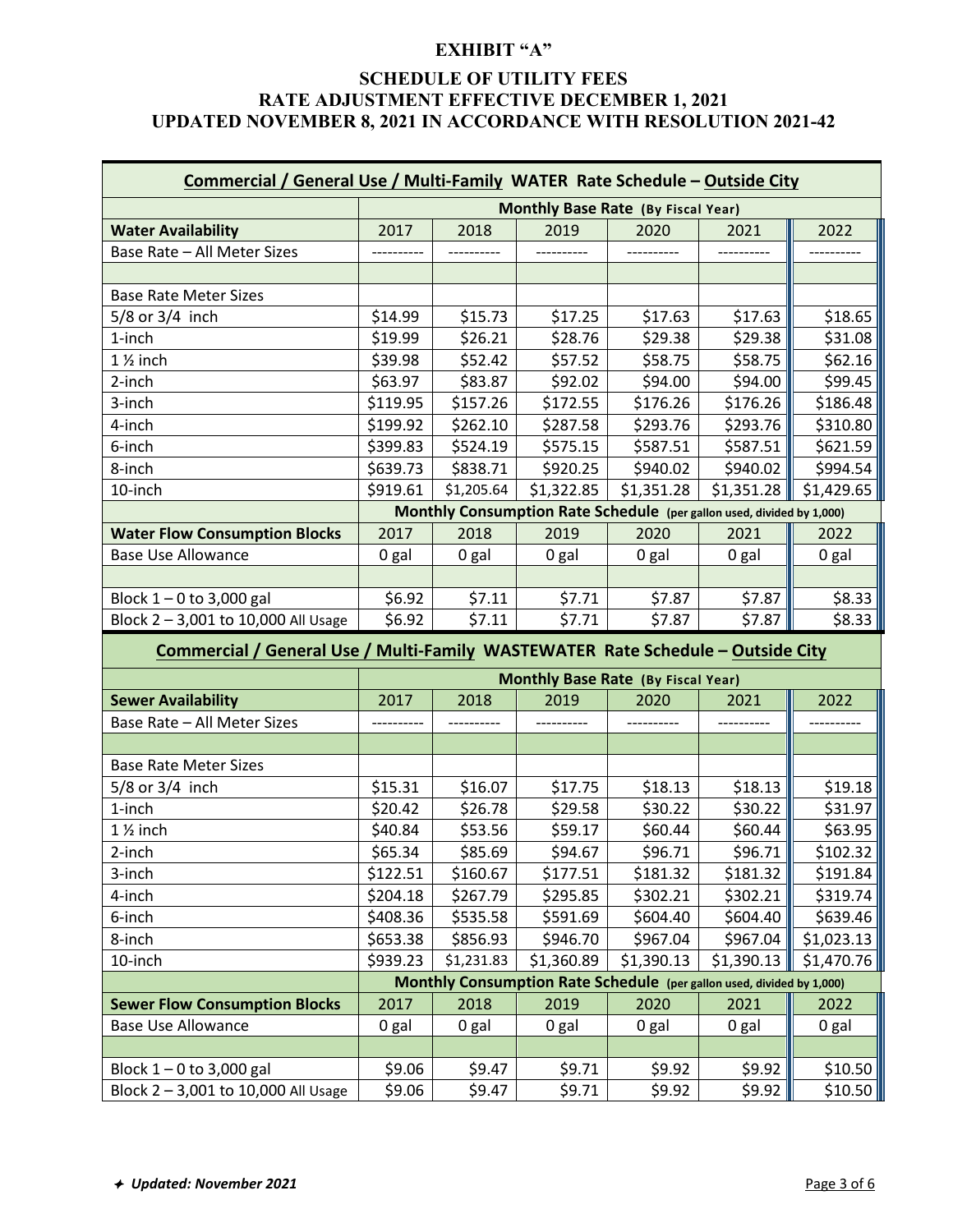# **SCHEDULE OF UTILITY FEES RATE ADJUSTMENT EFFECTIVE DECEMBER 1, 2021 UPDATED NOVEMBER 8, 2021 IN ACCORDANCE WITH RESOLUTION 2021-42**

| <b>Fire Hydrants</b>                    |                    |                     |  |  |  |
|-----------------------------------------|--------------------|---------------------|--|--|--|
| Water Only - Minimum Charge per Hydrant | <b>Inside City</b> | <b>Outside City</b> |  |  |  |
| Private Fire Hydrants                   | \$7.46             | \$9.25              |  |  |  |

| <b>Backflow Preventers</b>          | \$/Month/Device |
|-------------------------------------|-----------------|
| Monthly Surcharge (CCEC) per device | \$1.75          |

| <b>Deposits</b>            |          |
|----------------------------|----------|
| <b>Residential Service</b> | \$125.00 |
| Hydrant Meter              | \$220.00 |

| <b>Service Charges</b>                                                                 |                                  |
|----------------------------------------------------------------------------------------|----------------------------------|
| Monthly Service Charge for accounts that are temporarily disconnected                  | \$5.00                           |
| Turn on water                                                                          | \$20.00                          |
| Turn off water                                                                         | \$10.00                          |
| Install and Remove Hydrant Meter (paid in advance)                                     | \$35.00                          |
| Commercial accounts on the turn off list for non-payment                               | \$15.00                          |
| Meter re-read at customer's request:                                                   |                                  |
| If no reading error is disclosed                                                       | \$15.00                          |
| If reading error is disclosed                                                          | No Charge                        |
| Test of meter accuracy at customer's request:                                          |                                  |
| If meter two (2) inches or smaller is found to be producing no customer<br>overcharge  | \$110.00                         |
| If meter larger than two (2) inches is found to be producing no customer<br>overcharge | \$215.00                         |
| If any meter is found to be producing a customer overcharge                            | No Charge                        |
| Meter tampering                                                                        | \$100.00 plus<br>costs of repair |
| Any service call outside of normal working hours                                       | \$80.00                          |
| Plugging, disconnecting or illegally connecting sewer service                          | \$150.00                         |
| Fire hydrant flow test                                                                 | \$110.00                         |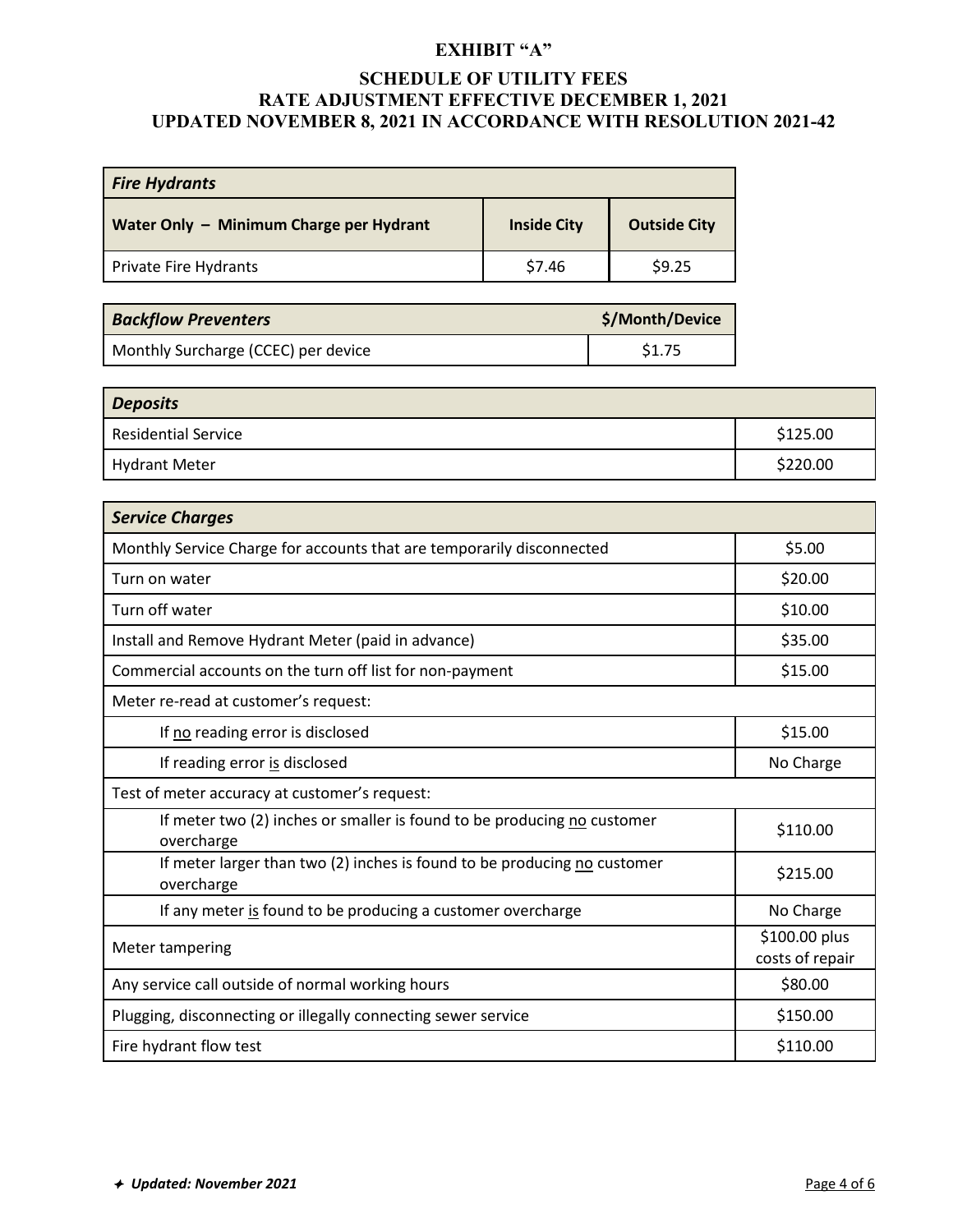## **SCHEDULE OF UTILITY FEES RATE ADJUSTMENT EFFECTIVE DECEMBER 1, 2021 UPDATED NOVEMBER 8, 2021 IN ACCORDANCE WITH RESOLUTION 2021-42**

| <b>WATER Services – Tap and Meter – by Utility</b> | <b>Inside City</b> | Outside City $+$ |
|----------------------------------------------------|--------------------|------------------|
| 3/4''                                              | \$635.00           | \$760.00         |
| 1"                                                 | \$950.00           | \$1,142.00       |
| 2"                                                 | \$3,175.00         | \$3,808.00       |
| Extensions and special installations               | Actual (*)         | Actual (*)       |

| WATER Services - Meter ONLY - by Utility | <b>Inside City</b> | Outside City $+$ |
|------------------------------------------|--------------------|------------------|
| 3/4''                                    | \$370.00           | \$444.00         |
| $1^{\prime\prime}$                       | \$503.00           | \$603.00         |
| 2"                                       | \$1,270.00         | \$1,524.00       |
| $3''$ (**)                               | Actual (*)         | Actual (*)       |
| 4" or larger                             | Actual (*)         | Actual (*)       |

| <b>WATER Services - by Contractor</b> | <b>Inside City</b> | Outside City $+$ |  |
|---------------------------------------|--------------------|------------------|--|
| $3/4''$ (Tap Fee)                     | \$106.00           | \$127.00         |  |
| 1" (Tap Fee)                          | \$212.00           | \$254.00         |  |
| 2" (Tap Fee)                          | \$317.00           | \$381.00         |  |
| 3" (**) (Tap Fee)                     | \$500.00           | \$635.00         |  |
| 4" (Tap Fee)                          | \$661.00           | \$794.00         |  |
| 6" (Tap Fee)                          | \$825.00           | \$990.00         |  |
| 8" or larger (Tap Fee)                | \$1,032.00         | \$1,238.00       |  |

| SEWER Taps with Cleanouts or Valves - by Utility              | <b>Inside City</b> | Outside City $+$ |
|---------------------------------------------------------------|--------------------|------------------|
| Gravity tap (Existing Lateral)                                | \$317.00           | \$381.00         |
| Gravity tap (Install shallow lateral - less than 5 feet deep) | \$1,058.00         | \$1,270.00       |
| Gravity tap (Install deep lateral – greater than 5 feet deep) | \$1,587.00         | \$1,904.00       |
| Gravity service (Extensions and special installations)        | Actual (*)         | Actual (*)       |
| 2" Force Main tap                                             | \$1,587.00         | \$1,904.00       |

| <b>SEWER Taps with Cleanouts or Valves - by Contractor</b> | <b>Inside City</b> | Outside City $+$ |  |
|------------------------------------------------------------|--------------------|------------------|--|
| Gravity tap                                                | \$317.00           | \$380.00         |  |
| Force Main tap                                             | \$529.00           | \$635.00         |  |

\* Actual In-House (Parts and Labor), plus any required Consultant or Contractor Costs, plus 25%.

- \*\* 3" Taps on City Mains are prohibited. 3" Meters and Backflow Devices are allowed. Customer may choose to install a 4" Tap, then reduce to 3" Meter or 3" Backflow Device.
- *★ Updated: November 2021* Page 5 of 6